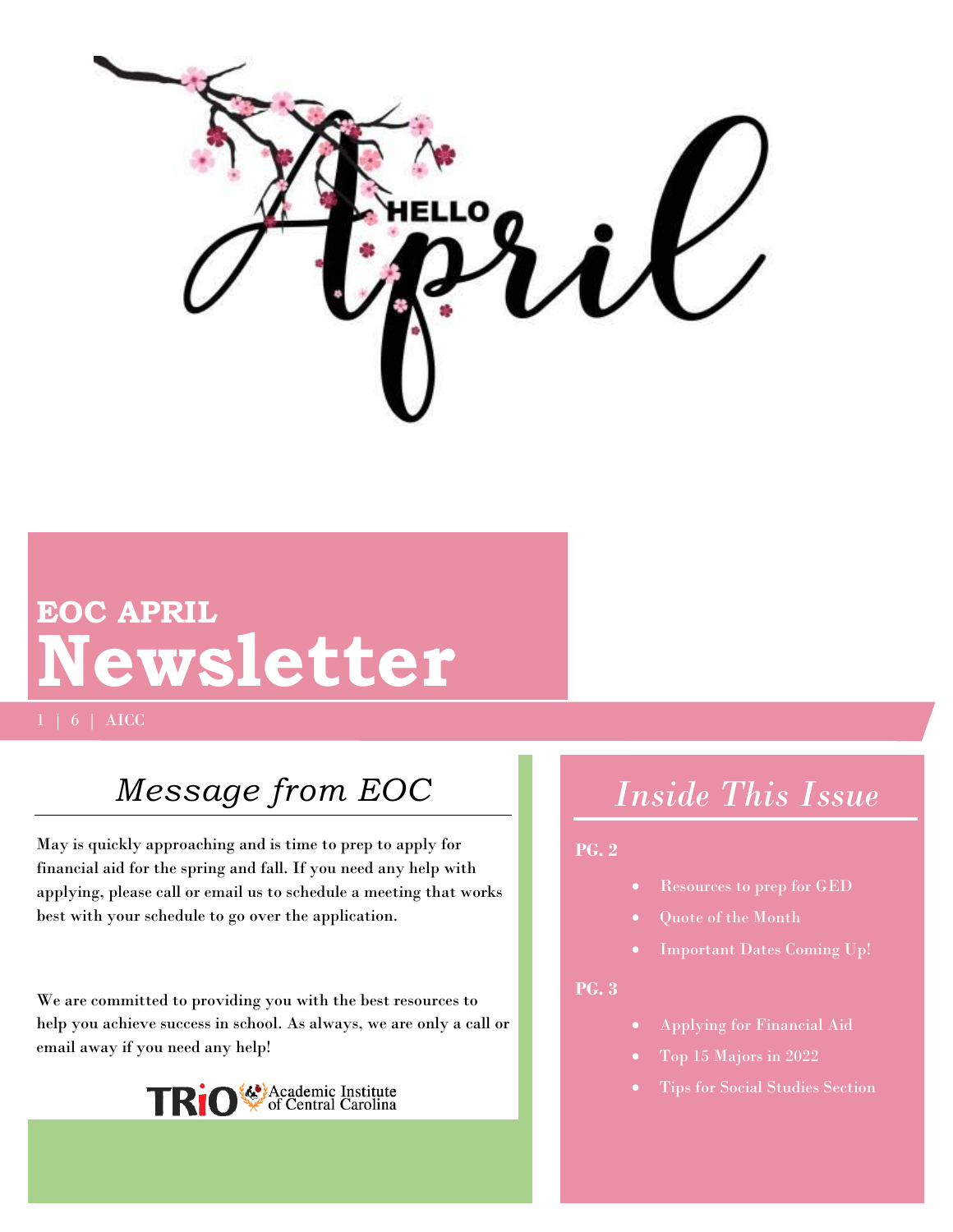### Resources to prep for GED

- Contact us to help schedule times for tutoring
- Kaplan GED Test Prep Plus book
- Study.com has a 30-day free trial with videos, course lessons, practice tests, and practice tests questions.
- GED.com has sample tests on the different subjects
	- o [Free GED Sample Test Online](https://ged.com/study/free_online_ged_test/?msclkid=2e3f898caeb311eca0b9b895c56f0226)  [for Adults | GED®](https://ged.com/study/free_online_ged_test/?msclkid=2e3f898caeb311eca0b9b895c56f0226)

"Our greatest glory is not in never falling. But in rising every time we fall."

-Confucius



#### **Important Dates**

- CPCC April 1st Summer Priority Registration
- CPCC: April 1st Graphic Arts and Imaging Technology Program Information Session
- CPCC: April 11 Open Registration for full Summer Semester
- CPCC and Gaston: April 15 College Closed
- CPCC: Fall and Winter Session Priority Registration
- May  $1<sup>st</sup> Apply for Financial Aid for Spring$
- Gaston : April 21st , Registration for summer and Fall